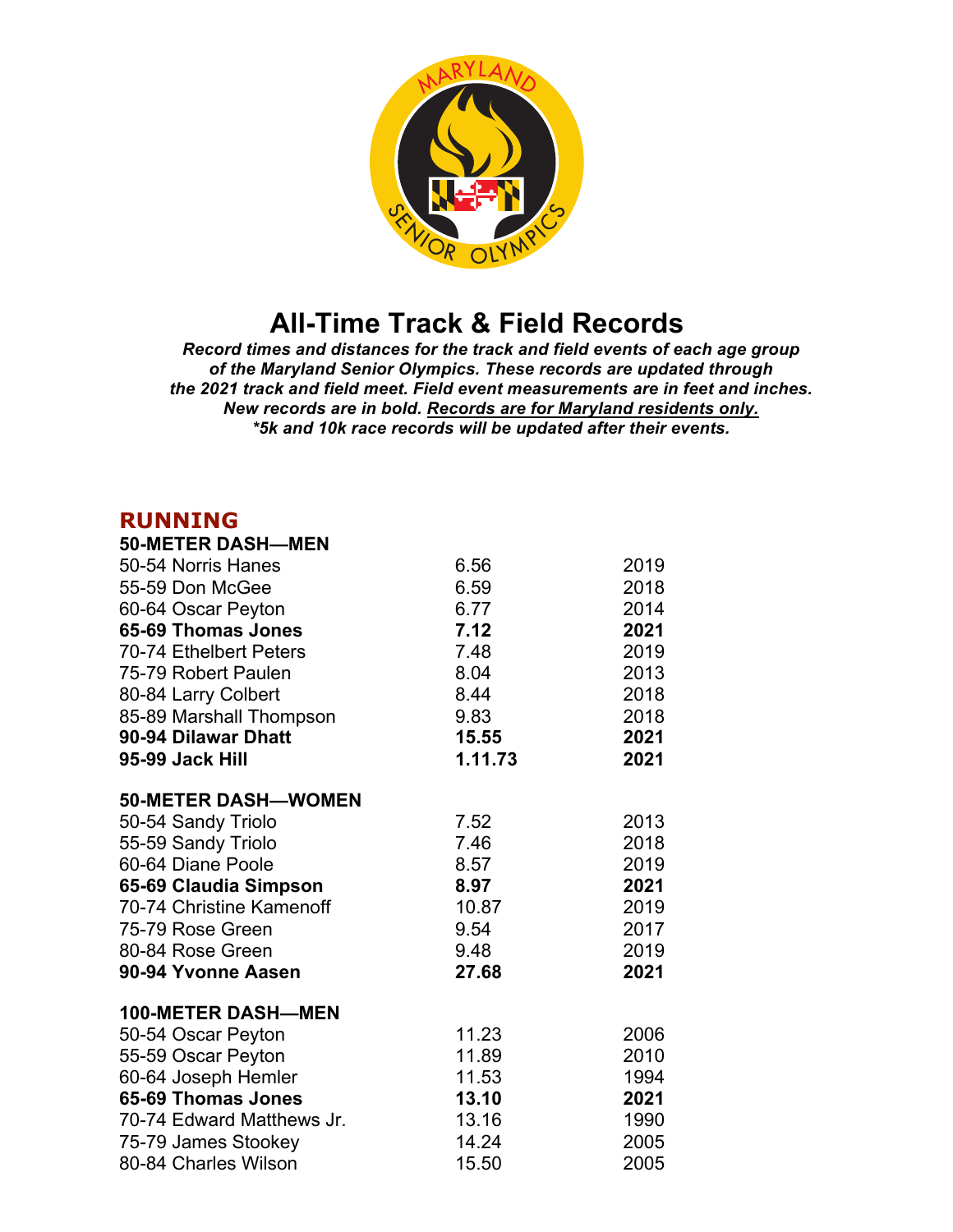| 85-89 Charles Wilson        | 17.06   | 2009 |
|-----------------------------|---------|------|
| 90-94 Earl Wentz            | 20.37   | 2005 |
| 95-99 Earl Wentz            | 26.59   | 2011 |
|                             |         |      |
| <b>100-METER DASH-WOMEN</b> |         |      |
| 50-54 Helen Hayes           | 13.72   | 2004 |
| 55-59 Helen Hayes           | 14.05   | 2006 |
| 60-64 Carmen Campbell       | 15.48   | 2003 |
| 65-69 Audrey Lary           | 14.94   | 1999 |
| 70-74 Audrey Lary           | 16.12   | 2004 |
| 75-79 Rose Green            | 16.91   | 2016 |
| 80-84 Rose Green            | 18.00   | 2018 |
| 85-89 Wally Dashiell        | 31.99   | 2010 |
| 90-94 Yvonne Aasen          | 59.33   | 2021 |
| <b>200-METER DASH-MEN</b>   |         |      |
| 50-54 Oscar Peyton          | 23.70   | 2003 |
| 55-59 Oscar Peyton          | 23.69   | 2008 |
| 60-64 Oscar Peyton          | 23.74   | 2012 |
| 65-69 Oscar Peyton          | 26.44   | 2018 |
| 70-74 Edward Matthews Jr.   | 27.63   | 1992 |
| 75-79 James Stookey         | 29.82   | 2005 |
| 80-84 Larry Colbert         | 34.29   | 2017 |
| 85-89 Bernie Fowler         | 40.86   | 2009 |
| 90-94 Allen Rosen           | 2:07.96 | 2013 |
|                             |         |      |
| <b>200-METER DASH-WOMEN</b> |         |      |
| 50-54 Helen Hayes           | 27.73   | 2002 |
| 55-59 Helen Hayes           | 29.15   | 2006 |
| 60-64 Claudia Simpson       | 33.82   | 2013 |
| 65-69 Audrey Lary           | 32.08   | 1999 |
| 70-74 Audrey Lary           | 33.25   | 2004 |
| 75-79 Rose Green            | 36.75   | 2017 |
| 80-84 Rose Green            | 38.13   | 2018 |
| 85-89 Wally Dashiell        | 1:16.99 | 2010 |
| 90-94 Yvonne Aasen          | 1:59.93 | 2021 |
| <b>400-METER DASH-MEN</b>   |         |      |
| 50-54 John Curtis           | 55.04   | 2016 |
| 55-59 Thomas Jones          | 55.49   | 2008 |
| 60-64 Larry Colbert         | 57.94   | 1997 |
| 65-69 Glen Allen            | 1:04.89 | 2019 |
| 70-74 Abby Williams         | 1:06.04 | 2010 |
| 75-79 Earl Wentz            | 1:19.00 | 1991 |
| 80-84 Bernie Fowler         | 1:29.00 | 2006 |
| 85-89 Bernie Fowler         | 1:43.98 | 2009 |
| 90-94 Charles Boyle         | 3:13.79 | 2014 |
|                             |         |      |
| <b>400-METER DASH-WOMEN</b> |         |      |
| 50-54 Charmaine Roberts     | 1:05.77 | 2019 |
| 55-59 Alison Suckling       | 1:12.42 | 2011 |
| 60-64 Rachel Nielson        | 1:20.00 | 1991 |
| 65-69 Audrey Lary           | 1:20.24 | 1999 |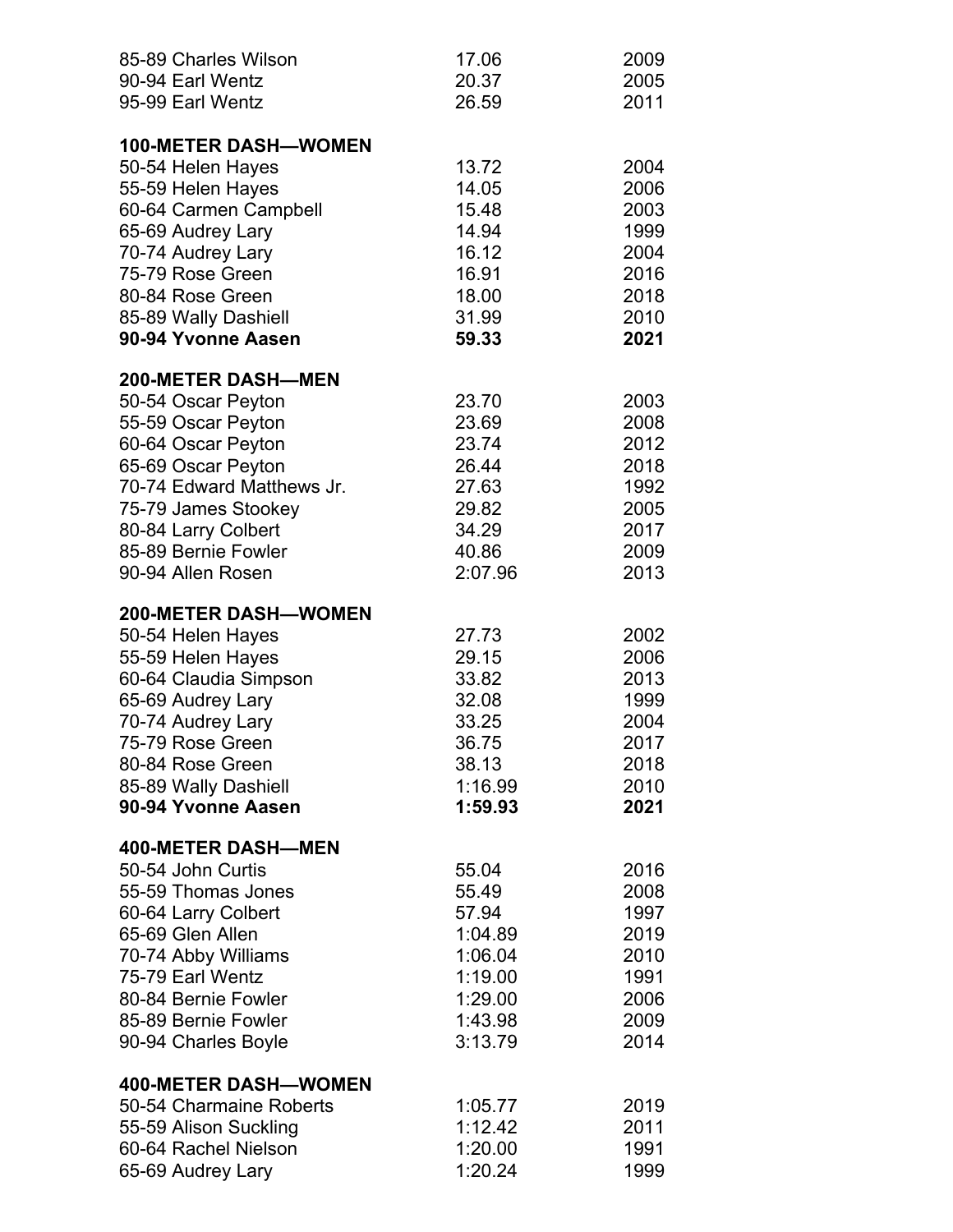| 70-74 Audrey Lary      | 1:26.36  | 2008 |
|------------------------|----------|------|
| 75-79 Audrey Lary      | 1:28.61  | 2009 |
| 80-84 Rose Green       | 1:45.27  | 2018 |
| 85-89 Yvonne Aasen     | 2:57.91  | 2016 |
| 800-METER RUN-MEN      |          |      |
| 50-54 James Wich       | 2:13.60  | 1996 |
| 55-59 Joseph Burno     | 2:14.50  | 2008 |
| 60-64 Joe Burke        | 2:31.49  | 2021 |
| 65-69 Imants Platais   | 2:38.10  | 2019 |
| 70-74 Oliver Grant     | 2:52.84  | 2008 |
| 75-79 Oliver Grant     | 3:05.64  | 2013 |
| 80-84 Oliver Grant     | 3:30.78  | 2016 |
| 85-89 Charles Boyle    | 5:03.91  | 2009 |
| 800-METER RUN-WOMEN    |          |      |
| 50-54 Louise Kelley    | 2:43.22  | 2016 |
| 55-59 Louise Kelley    | 2:41.51  | 2018 |
| 60-64 Tami Graf        | 3:14.00  | 1996 |
| 65-69 Margaret Rosasco | 3:20.37  | 2013 |
| 70-74 Donna Brill      | 3:48.80  | 1995 |
| 75-79 Anna Romagna     | 3:45.55  | 1993 |
| 80-84 Anna Romagna     | 4:39.00  | 1998 |
| 85-89 Tami Graf        | 6:10.34  | 2021 |
| 1,500-METER RUN-MEN    |          |      |
| 50-54 James Winch      | 4:43.00  | 1996 |
| 55-59 Joseph Burno     | 4:40.64  | 2008 |
| 60-64 Maurice Pointer  | 5:13.92  | 2017 |
| 65-69 Imants Platais   | 5:36:17  | 2018 |
| 70-74 Oliver Grant     | 5:51.92  | 2008 |
| 75-79 Oliver Grant     | 6:22.18  | 2013 |
| 80-84 Oliver Grant     | 7:12.85  | 2016 |
| 85-89 Charles Boyle    | 10:13.54 | 2009 |
| 90-94 Charles Boyle    | 13:37.28 | 2014 |
| 1,500-METER RUN-WOMEN  |          |      |
| 50-54 Jeannette Lussi  | 5:50.29  | 2014 |
| 55-59 Louise Kelley    | 5:29.73  | 2018 |
| 60-64 Tami Graf        | 6:38.00  | 1997 |
| 65-69 Joanne Mallet    | 7:13.90  | 2000 |
| 70-74 Tami Graf        | 7:30.40  | 2006 |
| 75-79 Anna Romagna     | 8:22.00  | 1994 |
| 80-84 Tami Graf        | 9:55.94  | 2016 |
| 85-89 Tami Graf        | 12:41.44 | 2021 |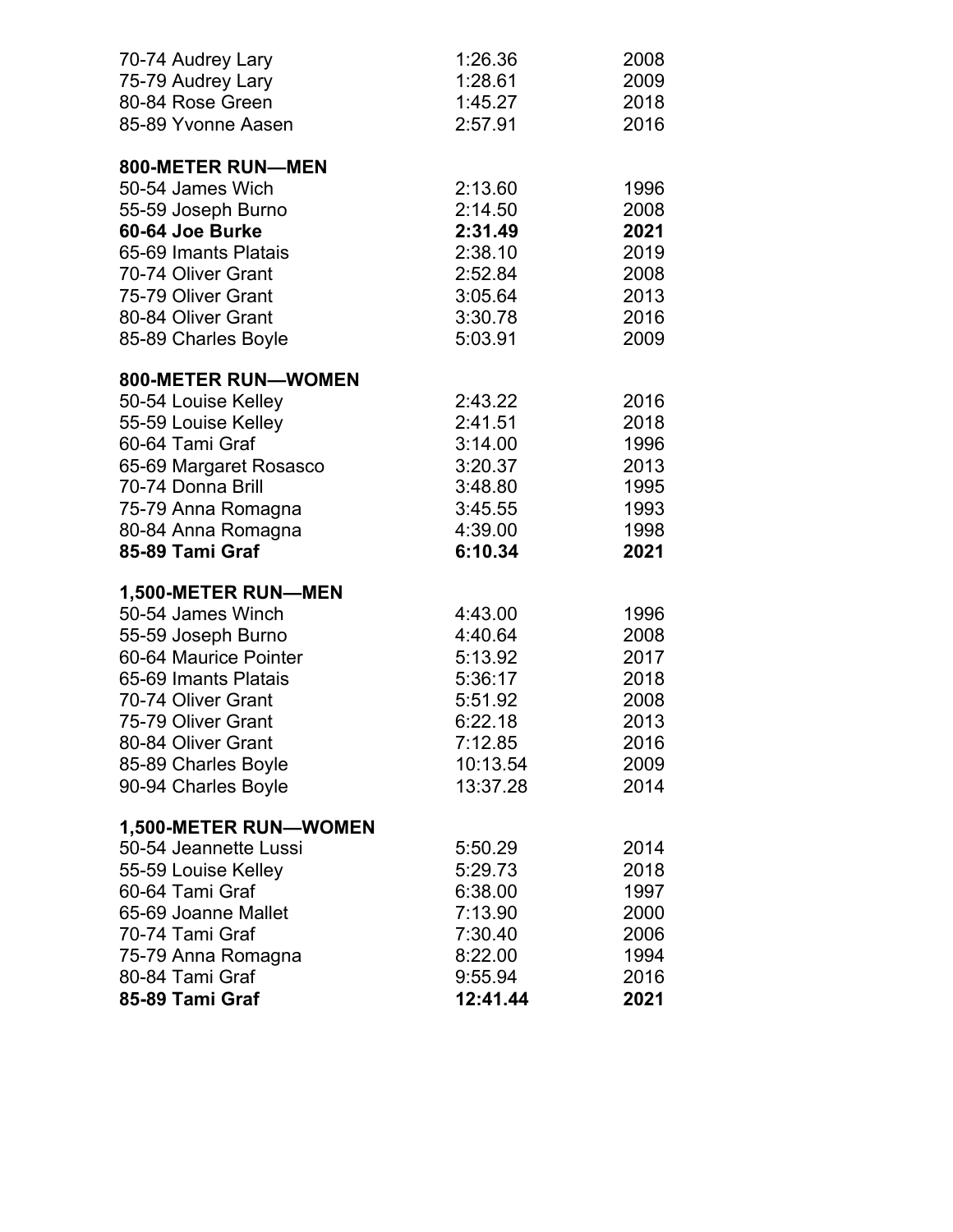| 5,000-METER RUN-MEN                              |                        |              |
|--------------------------------------------------|------------------------|--------------|
| 50-54 Charlie Koester                            | 17:08.00               | 1996         |
| 55-59 Charlie Koester                            | 17:33.00               | 2000         |
| 60-64 John Elliott                               | 18:18.40               | 1998         |
| 65-69 John Elliott                               | 20:05.00               | 2006         |
| 70-74 James Wright                               | 21:25.00               | 2019         |
| 75-79 John Elliott                               | 23:09.00               | 2014         |
| 80-84 Xianxiag Xie                               | 27:06.00               | 2008         |
| 85-89 George Yannakakis                          | 30:41.00               | 2017         |
| 90-94 Tom Lang                                   | 34:41.00               | 2012         |
| 100-plus Jacek Glinkowski (100 yrs old) 44:27.00 |                        | 2012         |
| 5,000-METER RUN-WOMEN                            |                        |              |
| 50-54 Darcy Strouse                              | 19:40.00               | 2014         |
| 55-59 Cindy Conant                               | 19:40.00               | 2017         |
| 60-64 Gilma Sandoval                             | 20:43.00               | 2012         |
| 65-69 Alice Franks                               | 22:59.00               | 2014         |
| 70-74 Alice Franks                               | 27:10.00               | 2019         |
| 75-79 Jeannie Pizzonia                           | 32:09.00               | 2010         |
| 80-84 Yvonne Aasen                               | 36:30.00               | 2011         |
| 85-89 Yvonne Aasen                               | 54:41.00               | 2017, 2018   |
| 100-plus Tele Tarpeh (100 yrs old)               | 46:25.00               | 2012         |
| 10,000-METER RUN-MEN                             |                        |              |
| 50-54 Maurice Pointer                            | 35:57.00               | 2008         |
| 55-59 Maurice Pointer                            | 36:26.00               | 2010         |
| 60-64 Maurice Pointer                            | 37:43.00               | 2015         |
| 65-69 John Elliott                               | 41:24.00               | 2003         |
| 70-74 John Elliott                               | 44:28.00               | 2010         |
| 75-79 Bill Roberts                               | 53:12.79               | 1990         |
| 80-84 Xianxiag Xie                               | 57:18.00               | 2008         |
| 85-89 Charles Boyle                              | 1:25:39.00             | 2010         |
| 10,000-METER RUN-WOMEN                           |                        |              |
| 50-54 Darcy Strouse                              | 40:58.00               | 2015         |
| 55-59 Alison Suckling                            | 44:34.00               | 2010         |
| 60-64 Chris Craun                                | 47:10.00               | 2008         |
| 65-69 Alice Franks                               | 48:44.00<br>1:01:22.00 | 2014<br>2014 |
| 70-74 Molly Sherwood<br>75-79 Tami Graf          | 1:06:32.00             | 2012         |
| 80-84 Yvonne Aasen                               | 1:17:17.00             | 2012         |
|                                                  |                        |              |
|                                                  |                        |              |
| <b>FIELD EVENTS</b><br><b>DISCUS-MEN</b>         |                        |              |
| 50-54 Lawrence Rosen                             | 155-00.00              | 2010         |
| 55-59 Edward McComas                             | 148-06.00              | 1989         |
| 60-64 Edward McComas                             | 163-09.00              | 1994         |
| 65-69 Edward McComas                             | 130-09.50              | 2000         |
| 70-74 William Gainey                             | 122-02.00              | 2017         |
| 75-79 David Merkowitz                            | 118-09.00              | 2018         |
| 80-84 Lee McCabe                                 | 85-02.00               | 2019         |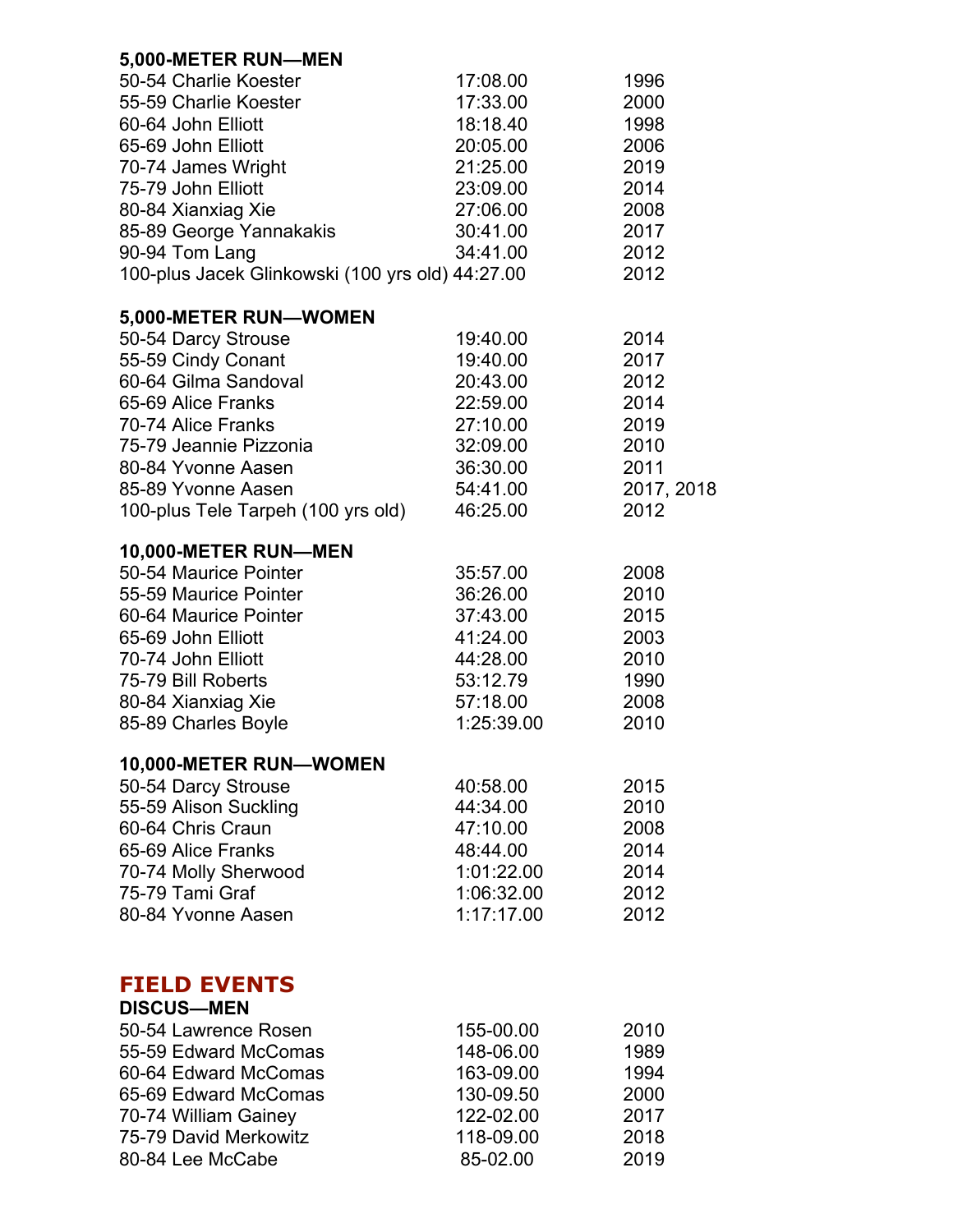| 85-89 Kenneth Babcock                        | 69-04.00             | 1993         |
|----------------------------------------------|----------------------|--------------|
| 90-94 Edward Murphy                          | 57-05.00             | 2015         |
| 95-99 Edward Murphy                          | 43-09.00             | 2019         |
|                                              |                      |              |
| DISCUS-WOMEN                                 |                      |              |
| 50-54 Shirley Geisbert                       | 81-00.00             | 2010         |
| 55-59 Emilie Class                           | 85-11.00             | 2018         |
| 60-64 Emilie Class                           | 87-08.00             | 2021         |
| 65-69 Evelyn Wright                          | 72-01.00             | 2003         |
| 70-74 Evelyn Wright                          | 69-04.00             | 2007         |
| 75-79 Barbara Martin<br>80-84 Rose Green     | 49-04.00<br>55-05.00 | 2002<br>2021 |
|                                              | 41-01.00             | 2009         |
| 85-89 Wally Dashiell                         | 32-02.00             | 2017         |
| 90-94 Wally Dashiell<br>95-99 Wally Dashiell | 26-02.00             | 2018         |
|                                              |                      |              |
| <b>HAMMER THROW - MEN</b>                    |                      |              |
| 50-54 Shawn Robinson                         | 142-06.00            | 2012         |
| 55-59 Shawn Robinson                         | 135-11.00            | 2016         |
| 60-64 Jerome Bookin-Weiner                   | 130-05.00            | 2006         |
| 65-69 James Pearce                           | 110-05.00            | 2011         |
| 70-74 James Pearce                           | 116-11.00            | 2018         |
| 75-79 Adolph Kuegler                         | 104-00.00            | 2012         |
| 80-84 Allen Durling                          | 88-07.00             | 2014         |
| 85-89 Robert Beaton                          | 66-11.00             | 2021         |
| 90-94 George Helwig                          | 53-08.00             | 2014         |
| <b>HAMMER THROW - WOMEN</b>                  |                      |              |
| 50-54 Mary Wilkins                           | 94-05.00             | 2013         |
| 55-59 Mary Wilkins                           | 95-07.00             | 2018         |
| 60-64 Donna Barrett                          | 86-01.00             | 2019         |
| 65-69 Evelyn Wright                          | 66-11.00             | 2006         |
| 70-74 Audrey Lary                            | 61-05.00             | 2006         |
| 75-79 Lois Scheminant                        | 66-07.00             | 2015         |
| 80-84 Audrey Lary                            | 55-08.00             | 2014         |
| 85-89 Tami Graf                              | 50-08.00             | 2021         |
| 90-94 Wally Dashiell                         | 41-00.00             | 2017         |
| 95-99 Wally Dashiell                         | 39-04.36             | 2021         |
| <b>HIGH JUMP - MEN</b>                       |                      |              |
| 50-54 Michael Graham                         | 5-06.25              | 2006         |
| 55-59 Michael Graham                         | 5-07.00              | 2007         |
| 60-64 John Porter                            | 5-03.00              | 2021         |
| 65-69 James Stookey                          | 4-08.00              | 1995         |
| 70-74 Frederick Everhart                     | 4-06.00              | 1999         |
| 75-79 Frederick Everhart                     | 4-07.00              | 2002         |
| 80-84 Charles Wilson                         | 4-02.00              | 2004         |
| 85-89 Charles Wilson                         | $3 - 10.00$          | 2009         |
| 90-94 Charles Wilson                         | 3-03.75              | 2014         |
| <b>HIGH JUMP - WOMEN</b>                     |                      |              |
| 50-54 Angela Sappington                      | 4-01.25              | 2015         |
| 55-59 Claudia Simpson                        | 4-01.00              | 2009         |
| 60-64 Evelyn Wright                          | 4-02.00              | 1999         |
|                                              |                      |              |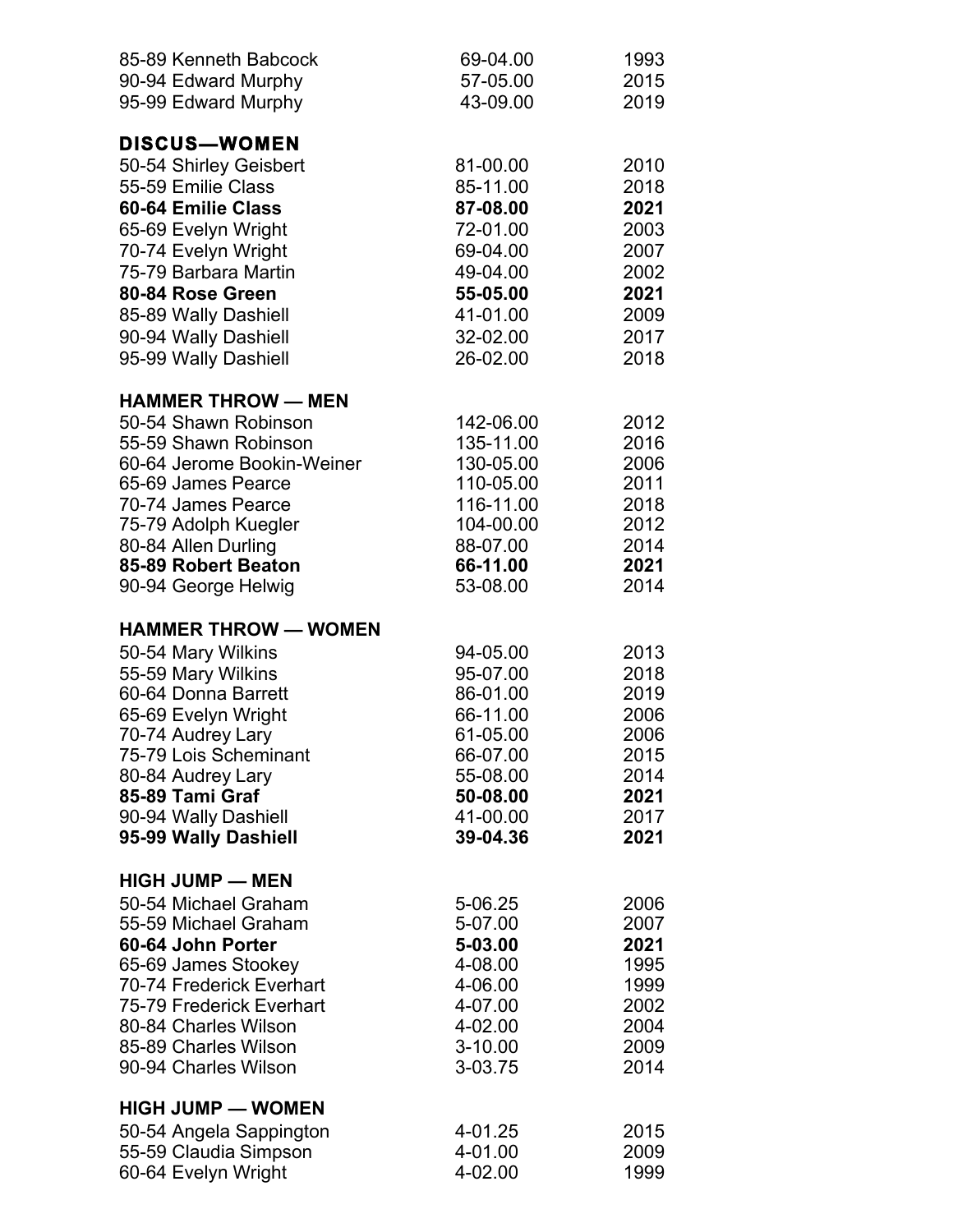| 65-69 Evelyn Wright<br>70-74 Evelyn Wright<br>75-79 Wally Dashiell<br>80-84 Wally Dashiell<br>85-89 Wally Dashiell                                                                                                                                       | 4-04.00<br>4-01.00<br>$3-00.00$<br>$2 - 11.00$<br>2-04.93                                                                  | 2002<br>2009<br>1999<br>2004<br>2008                                         |
|----------------------------------------------------------------------------------------------------------------------------------------------------------------------------------------------------------------------------------------------------------|----------------------------------------------------------------------------------------------------------------------------|------------------------------------------------------------------------------|
| <b>JAVELIN — MEN</b><br>50-54 Bill Walsh<br>55-59 Curt Foianini<br>60-64 James Kenney<br>65-69 James Kenney<br>70-74 James Kenney<br>75-79 James Kenney<br>80-84 James Kenney<br>85-89 Edward Murphy<br>90-94 Edward Murphy<br>95-99 Edward Murphy       | 143-02.00<br>144-06.00<br>149-10.00<br>131-08.00<br>136-06.00<br>117-08.00<br>96-02.00<br>70-04.00<br>66-09.00<br>51-01.00 | 1998<br>2017<br>2002<br>2006<br>2012<br>2016<br>2021<br>2013<br>2014<br>2019 |
| <b>JAVELIN - WOMEN</b><br>50-54 Pam Zelaya<br>55-59 Evelyn Wright<br>60-64 Emilie Class<br>65-69 Evelyn Wright<br>70-74 Audrey Lary<br>75-79 Barbara Martin<br>80-84 Gloria Hong<br>85-89 Tami Graf<br>90-94 Wally Dashiell<br>95-99 Wally Dashiell      | 93-06.00<br>75-01.00<br>84-05.00<br>67-08.00<br>61-01.00<br>51-00.00<br>42-01.00<br>29-09.00<br>22-02.00<br>18-03.00       | 2019<br>1996<br>2021<br>2003<br>2005<br>2004<br>2019<br>2021<br>2016<br>2019 |
| <b>LONG JUMP (RUNNING) - MEN</b><br>50-54 Michael McDaniel<br>55-59 Michael McDaniel<br>60-64 James Stookey<br>65-69 James Stookey<br>70-74 James Stookey<br>75-79 James Stookey<br>80-84 Charles Wilson<br>85-89 Charles Wilson<br>90-94 Charles Wilson | 18-10.50<br>17-00.50<br>16-08.00<br>15-11.00<br>16-08.50<br>14-06.00<br>13-01.00<br>11-03.00<br>4-11.50                    | 2000<br>2002<br>1993<br>1999<br>2000<br>2006<br>2005<br>2009<br>2014         |
| LONG JUMP (RUNNING) — WOMEN<br>50-54 Tracey Battle<br>55-59 Claudia Simpson<br>60-64 Evelyn Wright<br>65-69 Audrey Lary<br>70-74 Audrey Lary<br>75-79 Audrey Lary<br>80-84 Audrey Lary<br>85-89 Wally Dashiell                                           | 14-10.75<br>11-04.17<br>12-01.00<br>12-04.50<br>11-04.82<br>11-07.00<br>7-02.25<br>5-04.50                                 | 2021<br>2008<br>1998<br>2002<br>2008<br>2009<br>2014<br>2009                 |
| <b>LONG JUMP (STANDING) — MEN</b><br>50-54 Don Davis<br>55-59 Michael Green<br>60-64 Joseph Hemler                                                                                                                                                       | 9-11.25<br>8-08.50<br>8-08.50                                                                                              | 2017<br>2004<br>1994                                                         |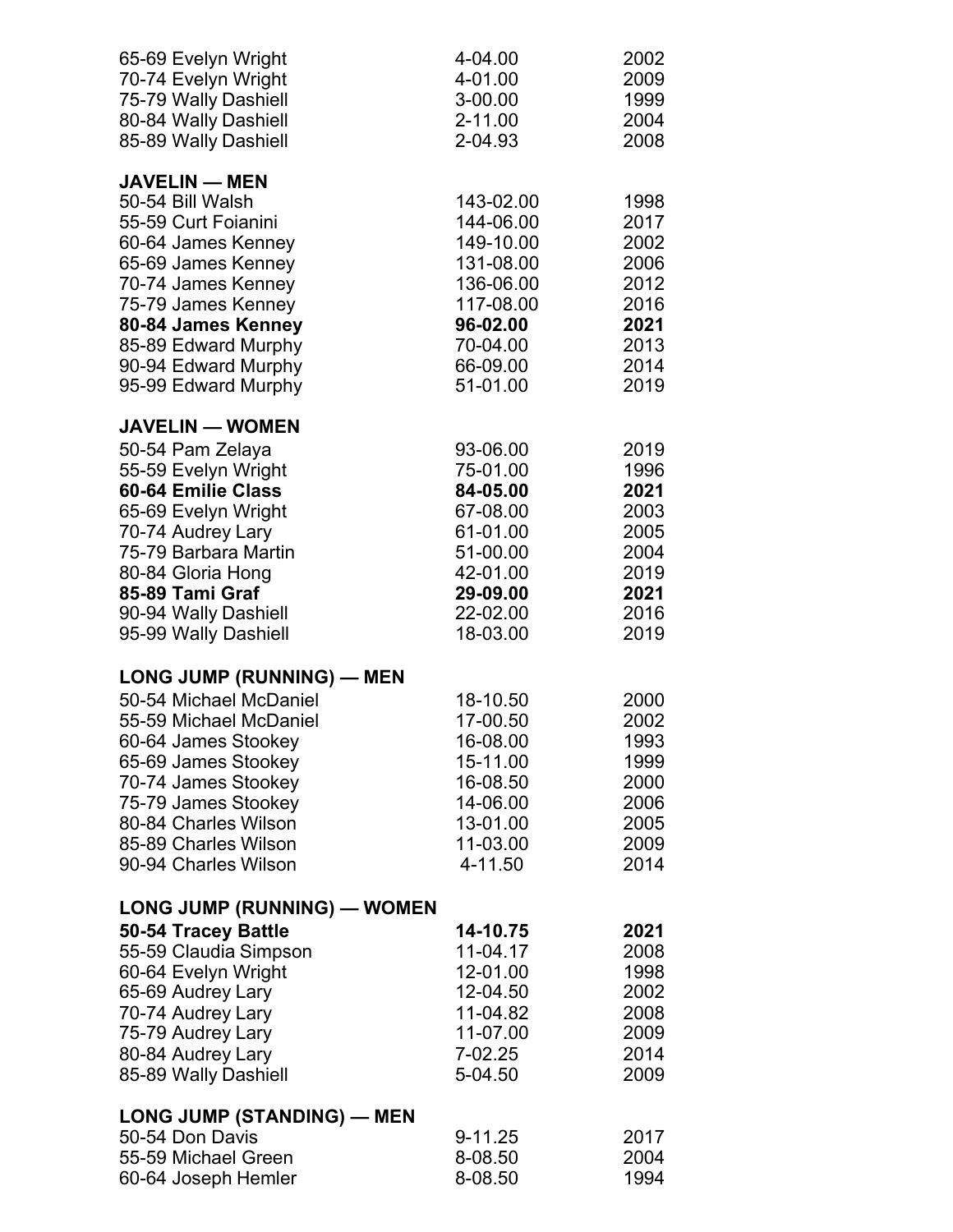| 65-69 Scott Harris                                         | 9-07.75              | 2021              |
|------------------------------------------------------------|----------------------|-------------------|
| 70-74 Frederick Everhart                                   | 8-02.50              | 1999              |
| 75-79 Frederick Everhart                                   | 7-08.00              | 2003              |
| 80-84 Charles Wilson                                       | 7-02.00              | 2004              |
| 85-89 Edward Murphy                                        | 6-01.50              | 2009              |
| 90-94 Edward Murphy                                        | 5-09.75              | 2014              |
| 95-99 Edward Murphy                                        | 4-02.00              | 2019              |
| <b>LONG JUMP (STANDING) — WOMEN</b>                        |                      |                   |
| 50-54 Tracey Battle                                        | $6 - 10.25$          | 2018              |
| 55-59 Angela Sappington                                    | 6-10.75              | 2019              |
| 60-64 Claudia Simpson                                      | 6-09.25              | 2013              |
| 65-69 Audrey Lary                                          | 6-11.50              | 2002              |
| 70-74 Evelyn Wright                                        | 6-10.00              | 2009              |
| 75-79 Audrey Lary                                          | 6-01.00              | 2009              |
| 80-84 Wally Dashiell                                       | 4-01.00<br>3-03.75   | 2004<br>2010      |
| 85-89 Wally Dashiell                                       |                      |                   |
| <b>POLE VAULT - MEN</b>                                    |                      |                   |
| 50-54 Tomlinson Rauscher                                   | 11-06.00             | 1999              |
| 55-59 Tomlinson Rauscher                                   | 11-06.00             | 2002              |
| 60-64 Tomlinson Rauscher                                   | 10-00.00             | 2008              |
| 65-69 Elmer Hall/Samuel Griffith                           | 8-06.00              | 1993/1991         |
| 70-74 James Condell/Samuel Griffith<br>75-79 James Condell | 8-00.00<br>7-03.00   | 2003/1997<br>2006 |
| 80-84 James Condell                                        | 5-04.50              | 2014              |
|                                                            |                      |                   |
| <b>POLE VAULT - WOMEN</b>                                  |                      |                   |
| 55-59 Linda Wells                                          | 6-00.00              | 2008              |
| 60-64 Claudia Simpson                                      | 6-00.00              | 2014              |
| 65-69 Evelyn Wright                                        | 6-07.00              | 2003              |
| 70-74 Nancy Berger                                         | 4-09.00              | 2017              |
| 75-79 Nancy Berger                                         | 3-03.25              | 2021              |
| <b>SHOT PUT - MEN</b>                                      |                      |                   |
| 50-54 Toby Egan                                            | 48-02.75             | 2019              |
| 55-59 Toby Egan                                            | 44-05.50             | 2021              |
| 60-64 Edward McComas                                       | 42-04.50             | 1995              |
| 65-69 Adolph Kuegler<br>70-74 Adolph Kuegler               | 40-05.00<br>39-08.00 | 2002<br>2009      |
| 75-79 Adolph Kuegler                                       | 36-02.25             | 2012              |
| 80-84 James Kenney                                         | 35-04.50             | 2021              |
| 85-89 Joseph Hemler                                        | 26-09.00             | 2021              |
| 90-94 Edward Murphy                                        | 24-03.00             | 2014              |
| 95-99 Edward Murphy                                        | 18-08.50             | 2019              |
| <b>SHOT PUT - WOMEN</b>                                    |                      |                   |
| 50-54 Donna Barrett                                        | 31-09.10             | 2010              |
| 55-59 Chris Russell                                        | 31-04.50             | 1998              |
| 60-64 Emilie Class                                         | 30-08.50             | 2021              |
| 65-69 Audrey Lary                                          | 28-06.50             | 1999              |
| 70-74 Evelyn Wright                                        | 24-07.50             | 2007              |
| 75-79 Lois Scheminant                                      | 21-09.25             | 2015              |
| 80-84 Diane Perry                                          | 19-05.25             | 2016              |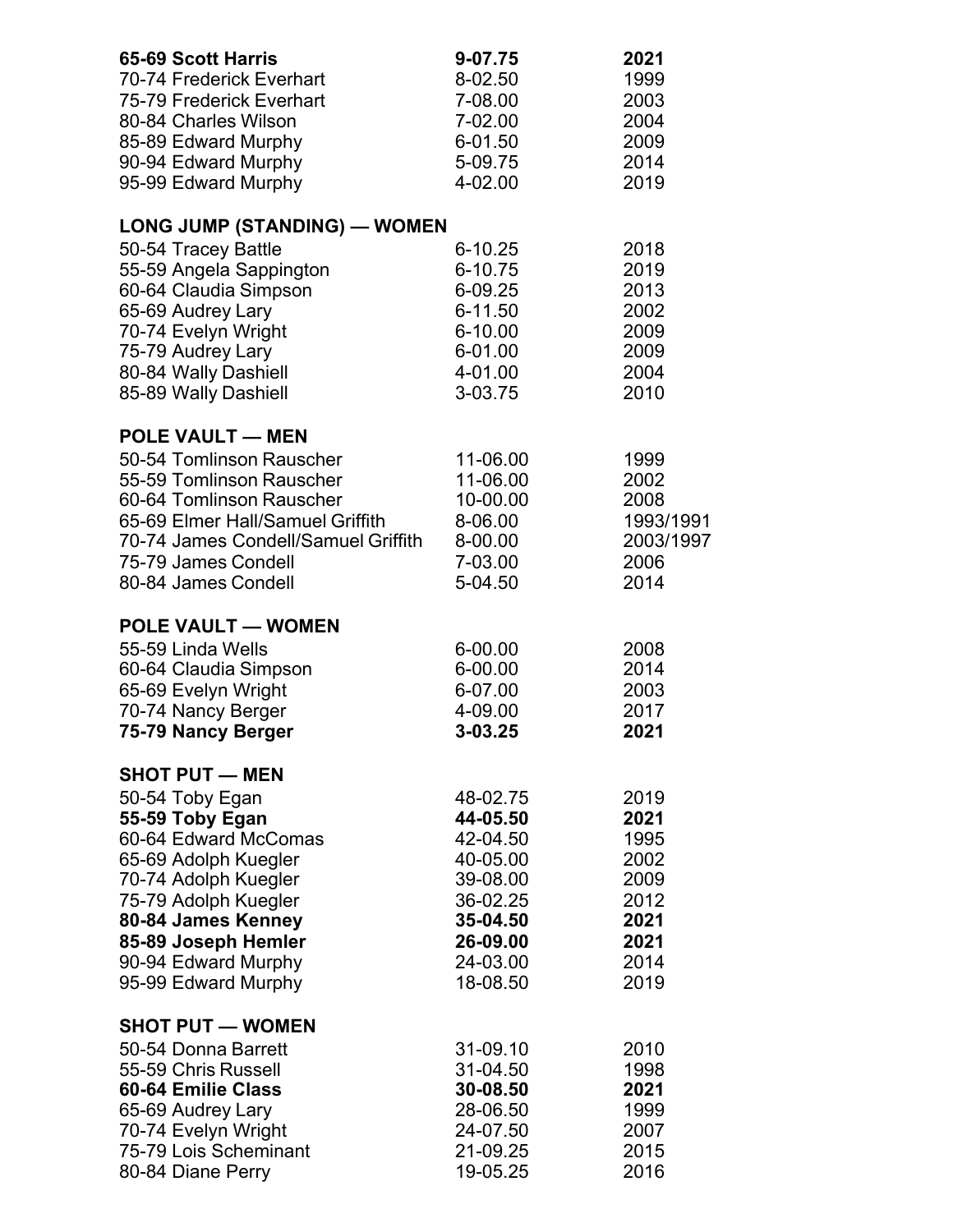| 85-89 Veronica Clark<br>90-94 Wally Dashiell | 14-10.75<br>11-11.00<br>10-02.00 | 2011<br>2016<br>2018 |
|----------------------------------------------|----------------------------------|----------------------|
| 95-99 Wally Dashiell                         |                                  |                      |
| <b>TRIPLE JUMP - MEN</b>                     |                                  |                      |
| 50-54 Marcus Battle<br>55-59 Michael Graham  | 37-05.32<br>36-07.00             | 2008<br>2007         |
| 60-64 Marcus Battle                          | 32-02.00                         | 2019                 |
| 65-69 James Stookey                          | 32-03.50                         | 1999                 |
| 70-74 James Stookey                          | 33-03.00                         | 2000                 |
| 75-79 James Stookey                          | 30-05.00                         | 2005                 |
| 80-84 James Stookey                          | 21-05.25                         | 2011                 |
| 85-89 Charlie Irwin                          | 19-06.00                         | 2002                 |
| 90-94 Charles Wilson                         | 15-11.00                         | 2014                 |
| <b>TRIPLE JUMP - WOMEN</b>                   |                                  |                      |
| 50-54 Tracey Battle                          | 30-00.25                         | 2018                 |
| 55-59 Angela Sappington                      | 22-02.50                         | 2019                 |
| 60-64 Evelyn Wright                          | 26-07.00                         | 1999                 |
| 65-69 Audrey Lary                            | 27-03.00                         | 1999                 |
| 70-74 Audrey Lary<br>75-79 Audrey Lary       | 26-07.00<br>26-01.00             | 2004<br>2009         |
| 80-84 Audrey Lary                            | 17-03.50                         | 2014                 |
| 85-89 Wally Dashiell                         | 12-04.50                         | 2010                 |
|                                              |                                  |                      |
| <b>WEIGHT THROW - MEN</b>                    |                                  |                      |
| 55-59 Shawn Robinson                         | 53-01.75                         | 2014                 |
| 55-59 Shawn Robinson                         | 49-05.50                         | 2017                 |
| 60-64 Jerome Bookin-Weiner                   | 50-08.53                         | 2008                 |
| 65-69 James Pearce                           | 40-08.25                         | 2011                 |
| 70-74 William Gainey                         | 46-03.25                         | 2017                 |
| 75-79 John Sellers                           | 42-09.75                         | 2014                 |
| 80-84 James Kenney                           | 40-06.75                         | 2021                 |
| 85-89 Darrell Dempster                       | 29-02.00                         | 2014                 |
| 90-94 Vincent Volrath<br>95-99 Jack Hill     | 26-08.50<br>12-02.50             | 2011<br>2021         |
|                                              |                                  |                      |
| <b>WEIGHT THROW - WOMEN</b>                  |                                  |                      |
| 50-54 Mary Wilkins                           | 33-10.00                         | 2016                 |
| 55-59 Donna Barrett                          | 33-10.75                         | 2013                 |
| 60-64 Donna Barrett                          | 41-07.00                         | 2019                 |
| 65-69 Evelyn Wright                          | 33-00.25                         | 2006                 |
| 70-74 Audrey Lary                            | 32-04.80                         | 2008                 |
| 75-79 Audrey Lary                            | 34-05.50                         | 2010                 |
| 80-84 Tami Graf                              | 24-00.75<br>19-04.75             | 2018<br>2010         |
| 85-89 Wally Dashiell<br>90-94 Wally Dashiell | 14-10.75                         | 2016                 |
| 95-99 Wally Dashiell                         | 12-11.50                         | 2018                 |
|                                              |                                  |                      |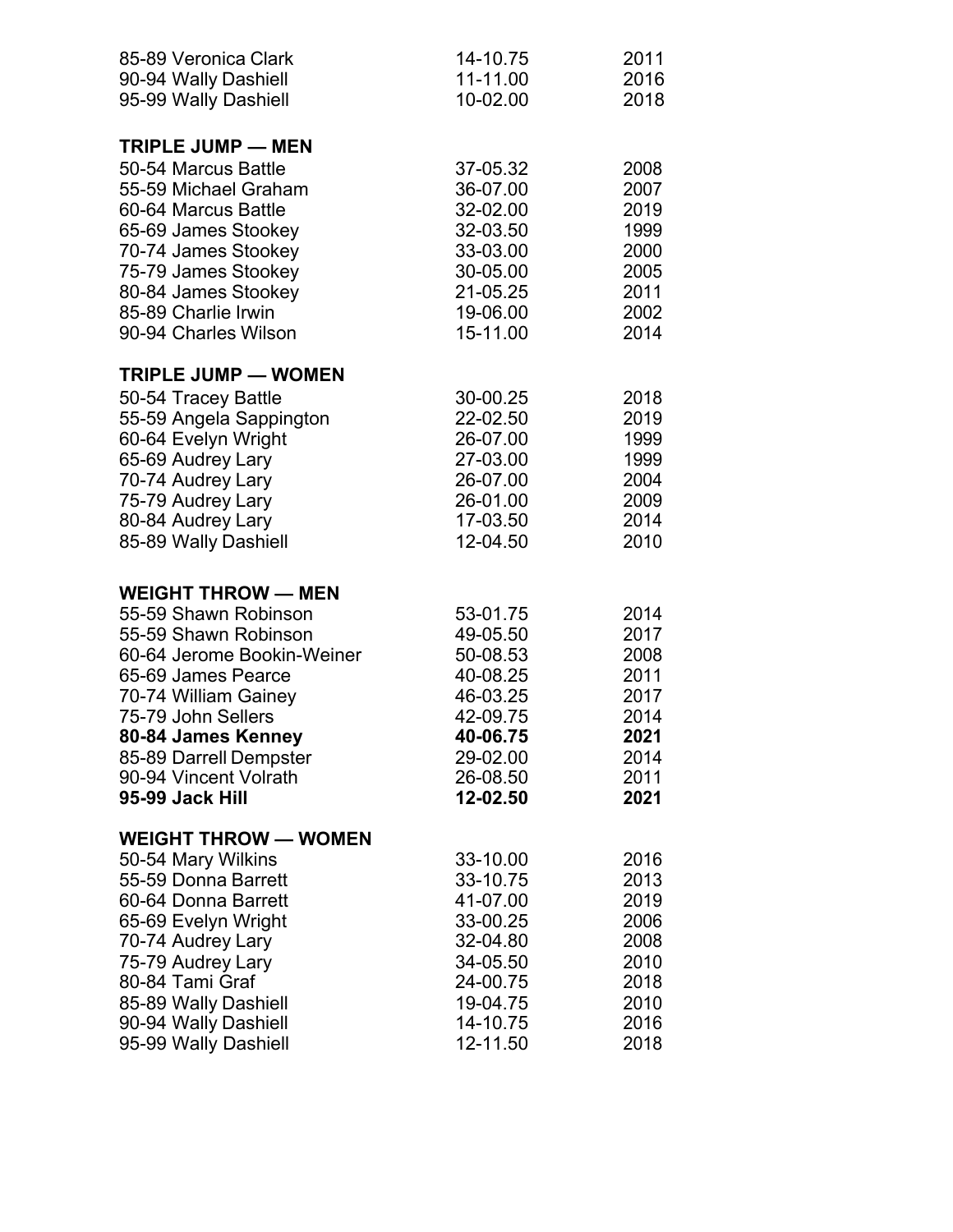## **WALKING**

| 1,500-METER POWER RACE WALK - MEN (formerly 1-Mile Rec Walk)   |               |      |
|----------------------------------------------------------------|---------------|------|
| 50-54 Eugene Hoffman                                           | 9:56.75       | 2002 |
| 55-59 Richard Burton                                           | 8:20.00       | 1992 |
| 60-64 James Davis                                              | 9:42.42       | 2019 |
| 65-69 Robert Paulen                                            | 9:38.00       | 2006 |
| 70-74 Robert Paulen                                            | 10:27.16      | 2011 |
| 75-79 John Ord                                                 | 10:35.56 2019 |      |
| 80-84 Frederick Poland                                         | 11:50.00 1993 |      |
| 85-89 Dale Grant                                               | 13:15.36      | 2018 |
| 90-94 Aaron Smelkinson                                         | 15:38.00      | 1998 |
| 1,500-METER POWER RACE WALK - WOMEN (formerly 1-Mile Rec Walk) |               |      |
| 50-54 Mary Gardner                                             | 11:01.17      | 2019 |
| 55-59 Dorothy Carter                                           | 10:18.00      | 1992 |
| 60-64 Helen Schley                                             | 11:04.06      | 1988 |
| 65-69 Claudia Simpson                                          | 11:03.90      | 2018 |
| 70-74 Wally Dashiell                                           | 11:33.00      | 1994 |
| 75-79 Helen Opel                                               | 11:55.00      | 1992 |
| 80-84 Youngja Lee                                              | 12:06.70      | 2019 |
| 85-89 Youngja Lee                                              | 12:58.23      | 2021 |
| 90-94 Mary Weinberg                                            | 17:20.00 2006 |      |
| 95-99 Elizabeth Hartie                                         | 25:05.12      | 2003 |
| 100+ Ruth Bennett (100 years old)                              | 28:36.00      | 1997 |
| 1,500-METER RACE WALK — MEN                                    |               |      |
| 50-54 David Downin                                             | 7:52.10       | 1998 |
| 55-59 David Downin                                             | 7:54.35       | 2002 |
| 60-64 Elmer Hall                                               | 8:39.00       | 1990 |
| 65-69 Peter Hui                                                | 8:31.00       | 1997 |
| 70-74 Peter Hui                                                | 8:57.49       | 2000 |
| 75-79 Charles Boyle                                            | 9:35.20       | 2001 |
| 80-84 Charles Boyle                                            | 10:03.00      | 2003 |
| 85-89 Charles Boyle                                            | 10:51.80      | 2008 |
| 90-94 Charles Boyle                                            | 13:55.14      | 2014 |
| 1,500-METER RACE WALK - WOMEN                                  |               |      |
| 50-54 Deborah Vandover                                         | 9:23.14       | 2004 |
| 55-59 Nancy Whitney                                            | 8:19.00       | 1994 |
| 60-64 Lois Dicker                                              | 9:04.83       | 2002 |
| 65-69 Lois Dicker                                              | 9:41.11       | 2004 |
| 70-74 Lois Dicker                                              | 9:27.07       | 2010 |
| 75-79 Lois Dicker                                              | 10:27.18      | 2014 |
| 80-84 Lois Dicker                                              | 11:16.99      | 2019 |
| 85-89 Leah Sobel                                               | 19:00.96      | 2008 |
| 90-94 Ruth Bennett                                             | 16:48.00      | 1990 |
| 95-99 Ruth Bennett (96 yrs old) 21:47.00                       | 1993          |      |
| <b>1-MILE PRECISION RACE WALK — MEN</b>                        |               |      |
| 50-54 Donald Smith                                             | 14:41.29      | 2008 |
| 55-59 Alan Murray                                              | 13:00.28      | 2021 |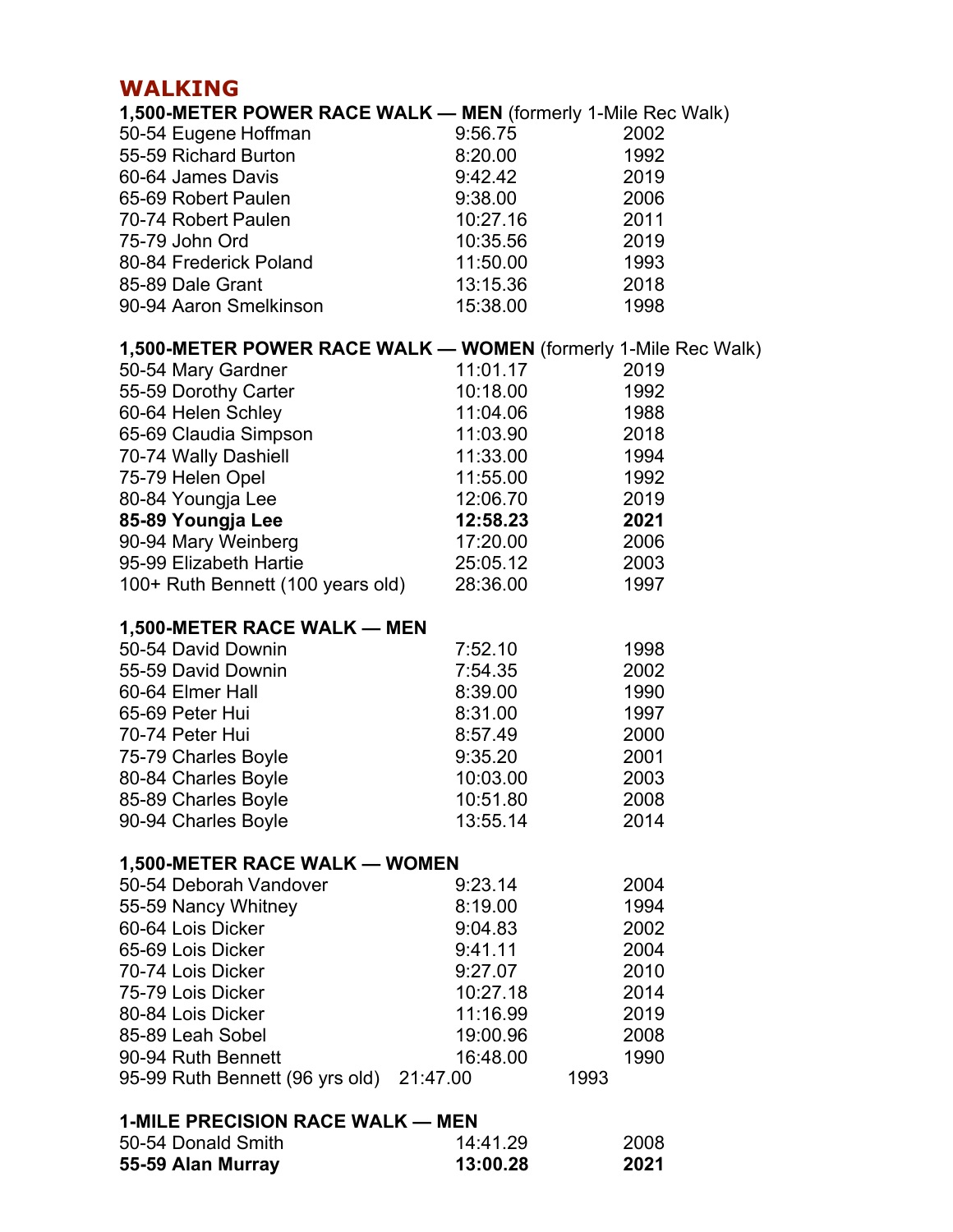| 60-64 Albert Arcand                                   | 11:46.90 | 2015 |
|-------------------------------------------------------|----------|------|
| 65-69 Sheldon Contract                                | 11:33.03 | 2008 |
| 70-74 Robert Paulen                                   | 10:27.16 | 2011 |
| 75-79 Edward Keats                                    | 11:15.00 | 1993 |
| 80-84 Harry Bernat                                    | 12:25.43 | 2008 |
| 85-89 Harry Bernat                                    | 12:25.43 | 2008 |
| <b>1-MILE PRECISION RACE WALK — WOMEN</b>             |          |      |
| 55-59 Angela Sappington                               | 12:30.31 | 2018 |
| 60-64 Pamela Mason                                    | 12:01.83 | 2016 |
| 65-69 Pamela Mason                                    | 12:20.80 | 2017 |
| 70-74 Lois Scheminant                                 | 17.17.40 | 2010 |
| 75-79 Claudette Braswell                              | 15:57.32 | 2014 |
| 80-84 Harriet Bury                                    | 17:27.28 | 2008 |
| 5,000-METER POWER RACE WALK — MEN (new event in 2021) |          |      |
| 55-59 Alan Murray                                     | 39:35.01 | 2021 |
| 65-69 Charles Geyer Jr.                               | 36.44.89 | 2021 |

| 5,000-METER POWER RACE WALK — WOMEN (new event in 2021) |          |      |  |
|---------------------------------------------------------|----------|------|--|
| 75-79 John Ord                                          | 39 33 43 | 2021 |  |
| 70-74 Frank Ng                                          | 35:38.99 | 2021 |  |

| <b>5,000-METER POWER RAGE WALK — WOMEN (New event in 2021)</b> |          |      |  |
|----------------------------------------------------------------|----------|------|--|
| 50-54 Melissa Chui                                             | 40:46.08 | 2021 |  |
| 85-89 Youngja Lee                                              | 45:29.30 | 2021 |  |

## **THROWING**

| <b>THROWING</b>         |           |      |
|-------------------------|-----------|------|
| <b>FOOTBALL — MEN</b>   |           |      |
| 50-54 Michael Graham    | 153-00.00 | 2006 |
| 55-59 Martin Harahush   | 146-08.00 | 2002 |
| 60-64 James Kenney      | 154-00.00 | 2001 |
| 65-69 Adolph Kuegler    | 140-05.00 | 2002 |
| 70-74 James Kenney      | 137-06.25 | 2011 |
| 75-79 James Kenney      | 111-09.00 | 2019 |
| 80-84 Alan Reffkin      | 95-05.00  | 2015 |
| 85-89 Edward Murphy     | 85-09.00  | 2010 |
| 90-94 Edward Murphy     | 65-05.00  | 2014 |
| 95-99 Edward Murphy     | 50-03.00  | 2019 |
| <b>FOOTBALL — WOMEN</b> |           |      |
| 50-54 Audrey Mattax     | 91-00 00  | 2017 |

| 50-54 Audrey Mattax       | 91-00.00  | 2017 |
|---------------------------|-----------|------|
| 55-59 Patricia Stephenson | 69-00.00  | 2004 |
| 60-64 Joan Delphi         | 82-09.00  | 2000 |
| 65-69 Nancy Callan        | 75-08.00  | 2002 |
| 70-74 Debra Hanes         | 104-00.00 | 2018 |
| 75-79 Nancy Callan        | 67-08.00  | 2009 |
| 80-84 Barbara Martin      | 41-08.00  | 2009 |
| 85-89 Wally Dashiell      | 30-05.00  | 2010 |
| 90-94 Wally Dashiell      | 18-09.00  | 2017 |
| 95-99 Wally Dashiell      | 13-00.50  | 2018 |